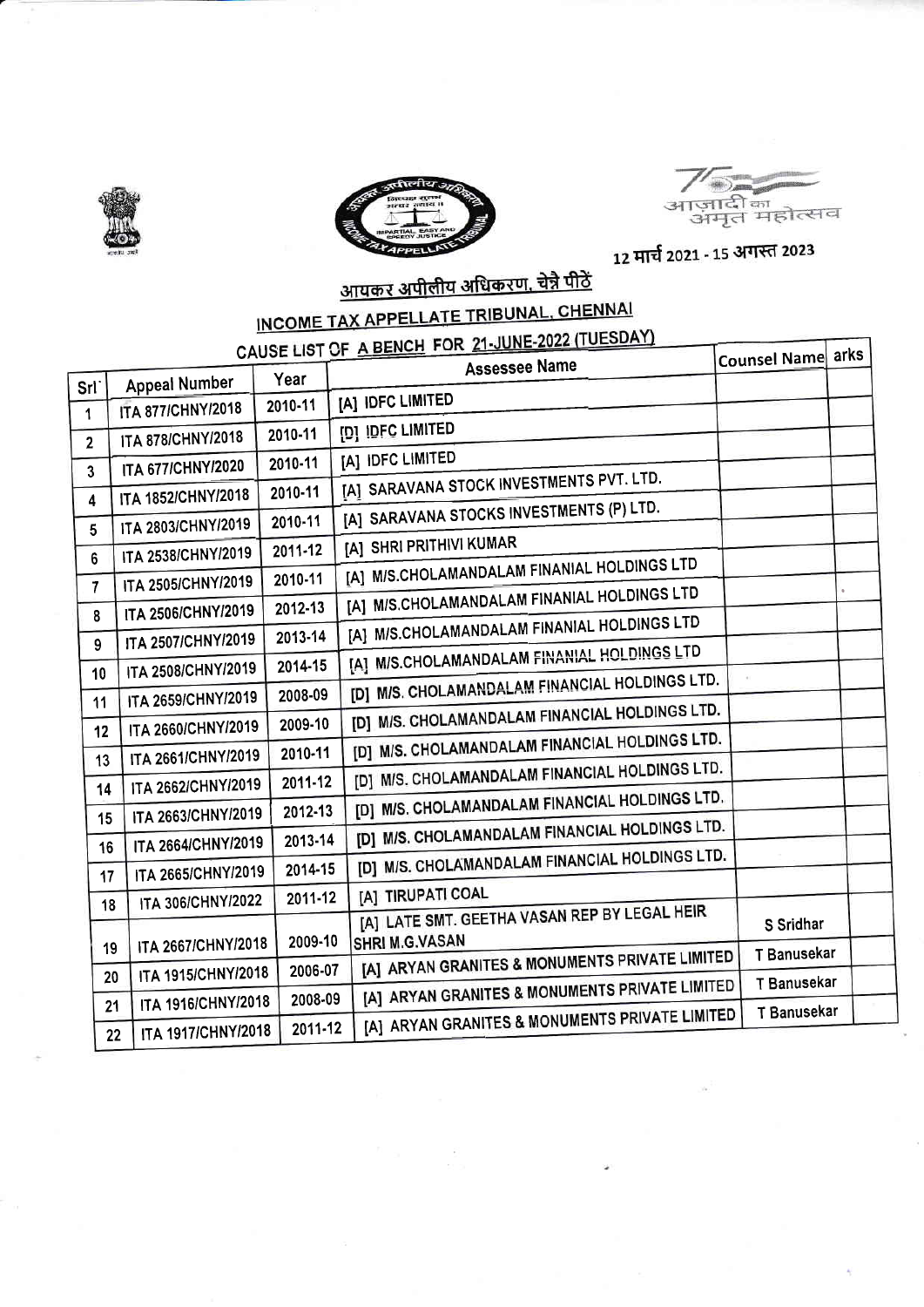





12 मार्च 2021 - 15 अगस्त 2023<br><u>आयकर अपीलीय अधिकरण, चेन्नै पीठें</u>

INCOME TAX APPELLATE TRIBUNAL, CHENNAI

CAUSE LIST OF B BENCH FOR 21-JUNE-2022 (TUESDAY)

| Srl            | <b>Appeal Number</b>      | Assmt.  | <b>Assessee Name</b>             | <b>Counsel Name</b>    | Remarks                                      |
|----------------|---------------------------|---------|----------------------------------|------------------------|----------------------------------------------|
| $*1$           | ITA 881/CHNY/2018         | 2008-09 | [A] M/S KAMIVISA PRODUCTS        | S.Sridhar              | R.                                           |
| $\overline{2}$ | ITA 882/CHNY/2018         | 2009-10 | [A] M/S KAMIVISA PRODUCTS        |                        |                                              |
| 3 <sup>1</sup> | <b>ITA 883/CHNY/2018</b>  | 2010-11 | [A] M/S KAMIVISA PRODUCTS        |                        | $\left  \mathcal{B}_{\mathcal{B}} \right $ . |
| 4              | <b>ITA 884/CHNY/2018</b>  | 2011-12 | [A] M/S KAMIVISA PRODUCTS        |                        |                                              |
| 5              | <b>ITA 995/CHNY/2018</b>  | 2012-13 | [A] KAMIVISA PRODUCTS            |                        |                                              |
| 6              | <b>ITA 751/CHNY/2018</b>  | 2007-08 | [A] IDFC LIMITED                 | Nitesh                 |                                              |
| 7              | ITA 676/CHNY/2020         | 2007-08 | [A] IDFC LIMITED                 |                        |                                              |
| 8              | <b>ITA 105/CHNY/2022</b>  | 2007-08 | [A] M/S.LOKESH SECFIN PVT LTD    | <b>B.Ramakrishn</b>    |                                              |
| 9              | <b>ITA 106/CHNY/2022</b>  | 2008-09 | [A] M/S.LOKESHSECFIN PVT LTD     |                        |                                              |
| 10             | <b>ITA 107/CHNY/2022</b>  | 2009-10 | [A] M/S.LOKESHSECFIN PVT LTD     |                        |                                              |
| 11             | <b>ITA 108/CHNY/2022</b>  | 2010-11 | [A] M/S.LOKESHSECFIN PVT LTD     | $\mathcal{F}^{\prime}$ | $\mathbb{R}^n$                               |
| 12             | <b>ITA 109/CHNY/2022</b>  | 2011-12 | [A] M/S.LOKESHSECFIN PVT LTD     |                        |                                              |
| 13             | <b>ITA 110/CHNY/2022</b>  | 2012-13 | [A] M/S.LOKESHSECFIN PVT LTD     |                        |                                              |
| 14             | <b>ITA 111/CHNY/2022</b>  | 2013-14 | [A] M/S.LOKESHSECFIN PVT LTD     |                        |                                              |
| 15             | <b>ITA 1173/CHNY/2019</b> | 2012-13 | [A] SHANTANANDA STEELS PVT. LTD. |                        |                                              |
| 16             | <b>ITA 3080/CHNY/2019</b> | 2011-12 | [A] SHANTANANDA STEELS PVT. LTD. |                        |                                              |
| 17             | <b>ITA 125/CHNY/2022</b>  | 2009-10 | [A] M/S GROWELL HIRE & PURCHASE  |                        |                                              |
| 18             | <b>ITA 126/CHNY/2022</b>  | 2010-11 | [A] M/S GROWELL HIRE & PURCHASE  |                        |                                              |
| 19             | <b>ITA 127/CHNY/2022</b>  | 2011-12 | [A] M/S GROWELL HIRE & PURCHASE  |                        |                                              |
| 20             | <b>ITA 128/CHNY/2022</b>  | 2012-13 | [A] M/S GROWELL HIRE & PURCHASE  |                        |                                              |
| 21             | <b>ITA 129/CHNY/2022</b>  | 2013-14 | [A] M/S GROWELL HIRE & PURCHASE  |                        |                                              |
| 22             | <b>ITA 156/CHNY/2019</b>  | 2008-09 | [D] RKKR HOLDINGS P LTD          |                        |                                              |
| 23             | <b>ITA 157/CHNY/2019</b>  | 2009-10 | <b>IDI RKKR HOLDINGS P LTD</b>   |                        |                                              |
| 24             | ITA 158/CHNY/2019         | 2010-11 | [D] RKKR HOLDINGS P LTD          |                        |                                              |
| 25             | ITA 159/CHNY/2019         | 2011-12 | [D] RKKR HOLDINGS P LTD          |                        |                                              |
| 26             | <b>ITA 160/CHNY/2019</b>  | 2012-13 | <b>IDI RKKR HOLDINGS P LTD</b>   |                        |                                              |
| 27             | ITA 1728/CHNY/2019        | 2015-16 | [A] RAHISPAT PRIVATE LIMITED     |                        |                                              |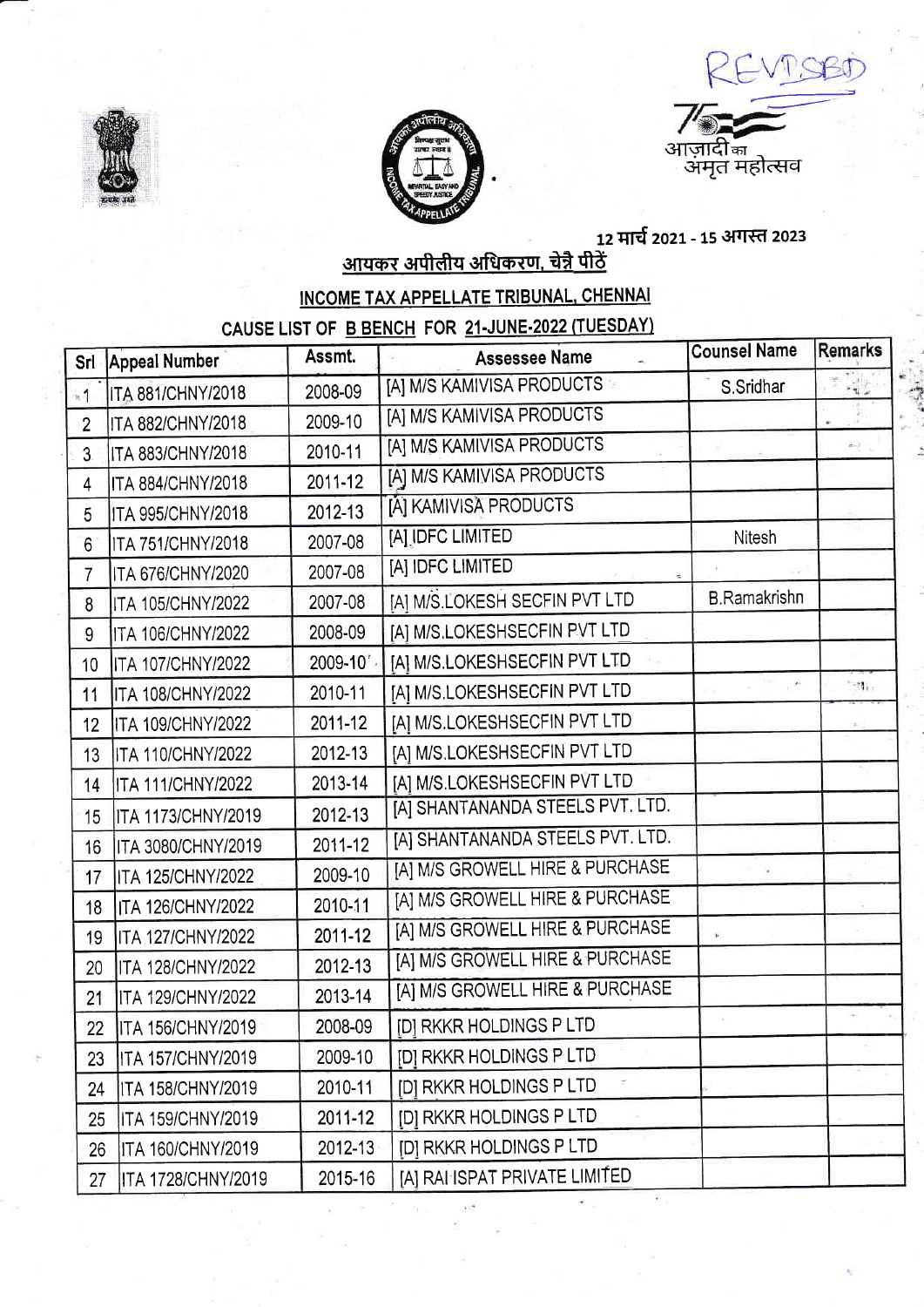| 28 | <b>ITA 2758/CHNY/2017</b> | 2008-09 | [A] RAI ISPAT PVT LTD.                       |           |  |
|----|---------------------------|---------|----------------------------------------------|-----------|--|
| 29 | <b>ITA 27/CHNY/2019</b>   | 2009-10 | <b>IDI RITESH SHARES &amp; SECURI TIES P</b> |           |  |
| 30 | ITA 28/CHNY/2019          | 2009-10 | [D] RITIKA SHARES & SECUR ITIES P            |           |  |
| 31 | ITA 29/CHNY/2019          | 2010-11 | [D] RITIKA SHARES & SECURIT IES P            |           |  |
| 32 | <b>ITA 30/CHNY/2019</b>   | 2011-12 | [D] OJASVI MOTOR FINANC P LTD                |           |  |
| 33 | <b>ITA 31/CHNY/2019</b>   | 2012-13 | [D] OJASVI MOTOR FINANC P LTD                |           |  |
| 34 | <b>ITA 72/CHNY/2022</b>   | 2013-14 | [A] OJASVI MOTOR FINANCE PVT LTD             |           |  |
| 35 | <b>ITA 300/CHNY/2018</b>  | 2008-09 | [D] SBQ STEELS LTD                           |           |  |
| 36 | ITA 301/CHNY/2018         | 2009-10 | [D] SBQ STEELS LTD                           |           |  |
| 37 | <b>ITA 302/CHNY/2018</b>  | 2010-11 | [D] SBQ STEELS LTD                           |           |  |
| 38 | <b>ITA 303/CHNY/2018</b>  | 2011-12 | [D] SBQ STEELS LTD                           |           |  |
| 39 | ITA 578/CHNY/2018         | 2012-13 | [D] SBQ STEELS LTD                           |           |  |
| 40 | ITA 579/CHNY/2018         | 2013-14 | [D] SBQ STEELS LTD<br>$\sqrt{1-\mu}$ 106     |           |  |
| 41 | <b>ITA 32/CHNY/2019</b>   | 2009-10 | [D] RAJIV SHARES & SECUR ITIES P             |           |  |
| 42 | <b>ITA 33/CHNY/2019</b>   | 2010-11 | [D] FATEH LEASING AND FINANCE P LTD          |           |  |
| 43 | <b>ITA 36/CHNY/2019</b>   | 2010-11 | [D] GUGNANI LEASING AND HIRE P LTD           |           |  |
| 44 | ITA 37/CHNY/2019          | 2011-12 | [D] GUGNANI LEASING AND HIRE P LTD           |           |  |
| 45 | <b>ITA 71/CHNY/2022</b>   | 2013-14 | [A] M/S GUGNANI LEASING & HIRE               |           |  |
| 46 | <b>ITA 735/CHNY/2020</b>  | 2014-15 | [A] M/S. GUGNANI LEASING & HIRE              |           |  |
| 47 | ITA 38/CHNY/2019          | 2009-10 | [D] RAI SHARES & SECURITIES P LTD            |           |  |
| 48 | ITA 39/CHNY/2019          | 2010-11 | [D] RAI SHARES & SECURITIES P LTD            |           |  |
| 49 | <b>ITA 40/CHNY/2019</b>   | 2011-12 | [D] RAI SHARES & SECURITIES P LTD            |           |  |
| 50 | ITA 46/CHNY/2019          | 2008-09 | [D] CHANDAN CREDITS LTD                      |           |  |
| 51 | <b>ITA 47/CHNY/2019</b>   | 2009-10 | [D] CHANDAN CREDITS LTD                      |           |  |
| 52 | <b>ITA 70/CHNY/2022</b>   | 2013-14 | [A] CHANDAN CREDITS LTD.                     |           |  |
| 53 | ITA 736/CHNY/2020         | 2014-15 | [A] CHANDAN CREDITS LTD.                     |           |  |
| 54 | ITA 2329/CHNY/2019        | 2012-13 | [D] M/S. VELMURUGAN HEAVY                    | S.Sridhar |  |

 $\Gamma_{\rm c}=\frac{1}{2}M_{\rm eff}^2=K$ 

 $\mu^{\dagger}$  , in  $\sigma^{\dagger}$ 

 $\mathfrak{t}$ 

 $\sim$   $^{-10}$ 

n an

 $\begin{array}{c} \mathbb{E} \\ \mathbb{E} \\ \mathbb{E} \end{array} \begin{array}{c} \mathbb{E} \\ \mathbb{E} \end{array} \begin{array}{c} \mathbb{E} \\ \mathbb{E} \end{array}$ 

à 2

있던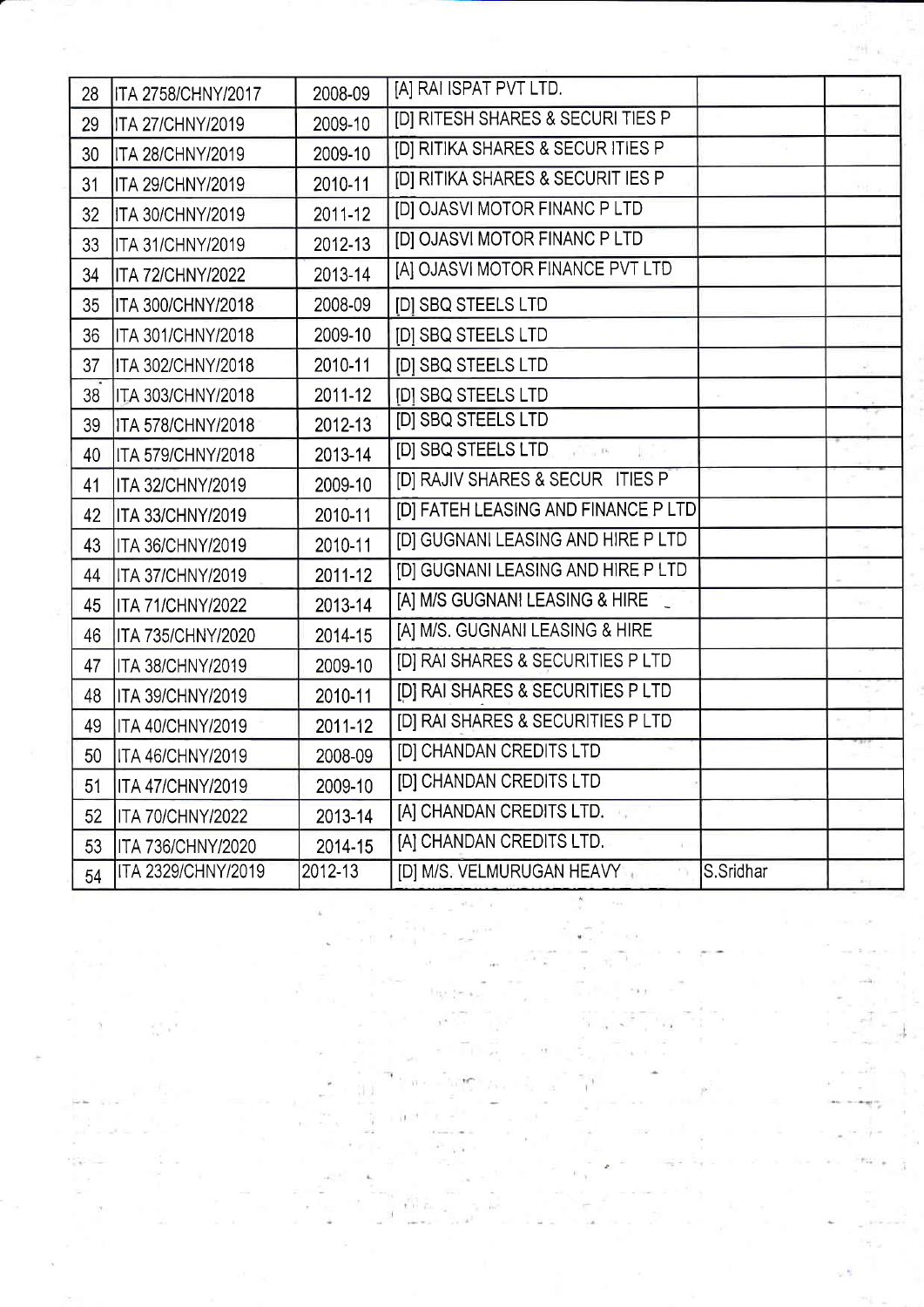



ाज़ादी <sub>का</sub><br>अमृत महोत्सव

12 मार्च 2021 - 15 अगस्त 2023

EVISEI

#### <u>आयकर अपीलीय अधिकरण, चेन्नै पीठें</u> INCOME TAX APPELLATE TRIBUNAL, CHENNAI CAUSE LIST OF C BENCH FOR 21-JUNE-2022 (TUESDAY)

|            |                           |         |                                   | <b>Counsel Name</b>     | Remar         |
|------------|---------------------------|---------|-----------------------------------|-------------------------|---------------|
| <b>Srl</b> | <b>Appeal Number</b>      | Assmt.  | <b>Assessee Name</b>              | T.Vasudevan             | <b>Def</b>    |
|            | IT(SS)A 5/CHNY/2017       | 1987-88 | [A] M.NATARAJAN                   | S.Sridhar               |               |
|            | ITA 1706/CHNY/2018        | 2014-15 | [A] M/S ALPHA REALITY             | T.Banusekar             |               |
|            | <b>ITA 960/CHNY/2019</b>  | 2009-10 | [A] CAVINKARE PRIVATE LIMITED     | T.Banusekar             |               |
|            | ITA 961/CHNY/2019         | 2011-12 | [A] CAVINKARE PRIVATE LIMITED     | T.Banusekar             |               |
|            | ITA 962/CHNY/2019         | 2012-13 | [A] CAVINKARE PRIVATE LIMITED     |                         | <b>Def</b>    |
|            | ITA 1941/CHNY/2019        | 2013-14 | [A] FOURRTS (INDIA LABS PVT. LTD. |                         |               |
|            | ITA 3199/CHNY/2019        | 2013-14 | [A] SHRI SANJAY KUMAR             |                         |               |
| 8          | ITA 3200/CHNY/2019        | 2011-12 | [A] SHRI SANJAY KUMAR             |                         |               |
| 9          | ITA 3316/CHNY/2019        | 2016-17 | [D] M/S. K.M. TRADE LINK          | T.N.Seetharaman         |               |
|            | <b>ITA 463/CHNY/2020</b>  | 2011-12 | [A] SMT. KANTA BAI C. JAIN        | Suresh Kumar, CA        |               |
| 10         | <b>ITA 73/CHNY/2021</b>   | 2020-21 | [A] MURUGAN CHETTIAR              | T.Banusekar             | $t_{\rm eff}$ |
| 11         | <b>ITA 74/CHNY/2021</b>   | 2013-14 | [A] SMT.ADITHYAPAN AMUTHA         | Dr.L.Natarajan          |               |
| 12         |                           | 2018-19 | [A] M/S ATHENAHEALTH              |                         |               |
| 13         | <b>ITA 82/CHNY/2021</b>   | 2012-13 | [A] R.V.RAAJAH                    | R.Subramanian           |               |
| 14         | ITA 115/CHNY/2021         | 2015-16 | [A] TPD 101 UTHANGARAI MILK       | T.S.Lakshmi Venkatraman | <b>Def</b>    |
| 15         | ITA 152/CHNY/2021         |         | [A] M/S DHANALAKSHMI MILLS LTD    | T.S.Lakshmi Venkatraman | <b>Def</b>    |
| 16         | <b>ITA 153/CHNY/2021</b>  | 2015-16 | [A] M/S AMUDHA ASEPTIC FOOD       | T.S.Lakshmi Venkatraman | <b>Def</b>    |
| 17         | <b>ITA 154/CHNY/2021</b>  | 2016-17 | [A] V.NATARAJAN                   | T.S.Lakshmi Venkatraman | <b>Def</b>    |
| 18         | <b>ITA 463/CHNY/2021</b>  | 2011-12 |                                   | T.S.Lakshmi Venkatraman | Def           |
| 19         | <b>ITA 464/CHNY/2021</b>  | 2012-13 | [A] V.NATARAJAN                   | T.S.Lakshmi Venkatraman | Def           |
| 20         | ITA 465/CHNY/2021         | 2013-14 | [A] V.NATARAJAN                   | T.S.Lakshmi Venkatraman | Def           |
| 21         | <b>ITA 466/CHNY/2021</b>  | 2014-15 | [A] V.NATARAJAN                   | T.S.Lakshmi Venkatraman | Def           |
| 22         | <b>ITA 467/CHNY/2021</b>  | 2015-16 | [A] V.NATARAJAN<br>'n.            | T.S.Lakshmi Venkatraman | Def           |
| 23         | <b>ITA 468/CHNY/2021</b>  | 2016-17 | [A] V.NATARAJAN                   |                         |               |
| 24         | ITA 2002/CHNY/2018        | 2008-09 | [A] BAREFOOT RESORTS & LEISURES   | S.Sridhar               |               |
| 25         | <b>ITA 2003/CHNY/2018</b> | 2009-10 | [A] BAREFOOT RESORTS & LEISURES   | S.Sridhar               |               |
| 26         | <b>ITA 2004/CHNY/2018</b> | 2010-11 | [A] BAREFOOT RESORTS & LEISURES   | S.Sridhar               |               |
| 27         | <b>ITA 2005/CHNY/2018</b> | 2011-12 | [A] BAREFOOT RESORTS & LEISURES   | S.Sridhar               |               |
|            | <b>ITA 2006/CHNY/2018</b> | 2012-13 | [A] BAREFOOT RESORTS & LEISURES   | S.Sridhar               |               |
| 28<br>29   | <b>ITA 713/CHNY/2020</b>  | 2012-13 | [A] M/S. MOON VISION PVT. LTD.    | R.Vijayaraghavan        | i G           |